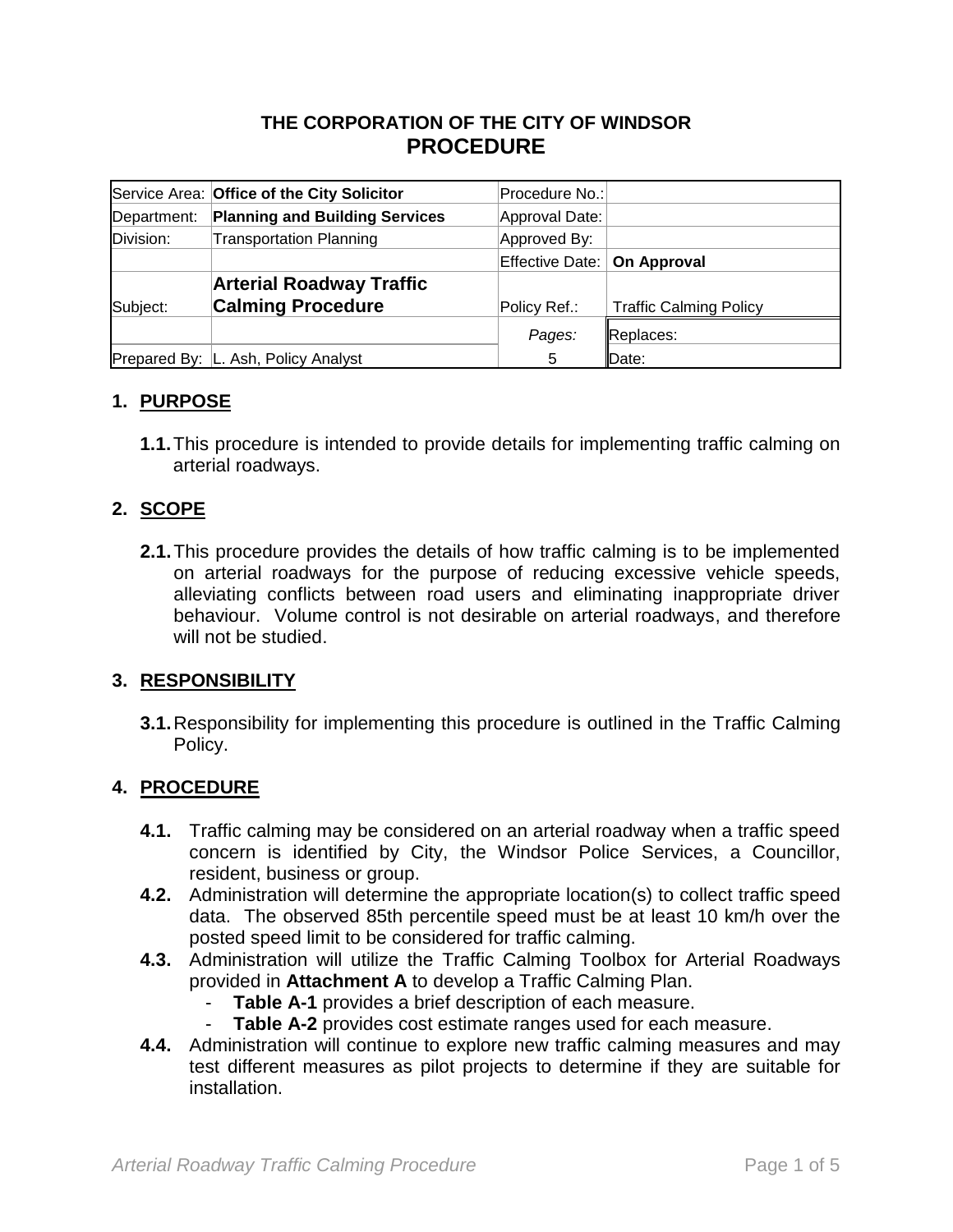- **4.5.** Applicable policies, guidelines and master plans should be considered during the review, including the City's Active Transportation Master Plan (ATMP), School Neighbourhood Policy and the Transportation Association of Canada (TAC) Canadian Guide to Traffic Calming. Any traffic calming construction work shall meet the requirements on the City of Windsor Development Manual and any relevant City of Windsor Engineering Standard Drawings.
- **4.6.** Other affected agencies, such as emergency services, the Windsor Accessibility Advisory Committee (WAAC), the Windsor Bicycling Committee (WBC), Bus Kids, any affected Business Improvement Areas (BIA) and the Windsor-Essex County Health Unit (WECHU) may be invited to provide comments and feedback.
- **4.7.** Projects will be put forward in priority sequence for approval to proceed with implementation. The number of projects put forward in any given year will depend on associated implementation cost and available budget. The length of time a project has been waiting for implementation funding will not influence whether it is constructed in the coming season. Practical considerations may affect the selection of projects, some of which include the availability of funds restricted to specific activities or areas, the potential to coordinate with other projects and the availability of alternate funding sources.
- **4.8.** Administration will present a report to Council for approval to fund and implement the Traffic Calming Plan. Other methods for presenting the results to Council may include an annual presentation as a part of the capital budgeting process.
- **4.9.** Administration will notify the public when a Traffic Calming Plan is to be presented to Council for approval. Notification may be provided by any of the following means:
	- A notice provided to adjacent households and commercial properties;
	- A notice posted at the location of the concern; or
	- Information posted on the City's website, local newspaper or other media.
- **4.10.** Outcome reviews will be undertaken 6-12 months following installation of traffic calming measures to evaluate effectiveness. The scope of outcome reviews will be dependent on the objectives of the project, and will generally include the collection of speed and collision data for comparison against preinstallation data.
	- Due to the types of roads for which traffic calming will be considered, it is highly unlikely that any significant collision trends will be identified over an analysis period of 6-12 months. Additional time may be required before collision data may be used to help evaluate the results of the traffic calming treatment.
	- The outcome review will in most cases not include a diverted traffic analysis. These may be considered if comparable data was collected prior to installation and this was a key objective for the installation.
- **4.11.** Success with traffic calming will be a reduction in vehicle speed and/or collisions. Depending on the outcome achieved, the City may choose to review the site to see if it still has a need and how it compares to other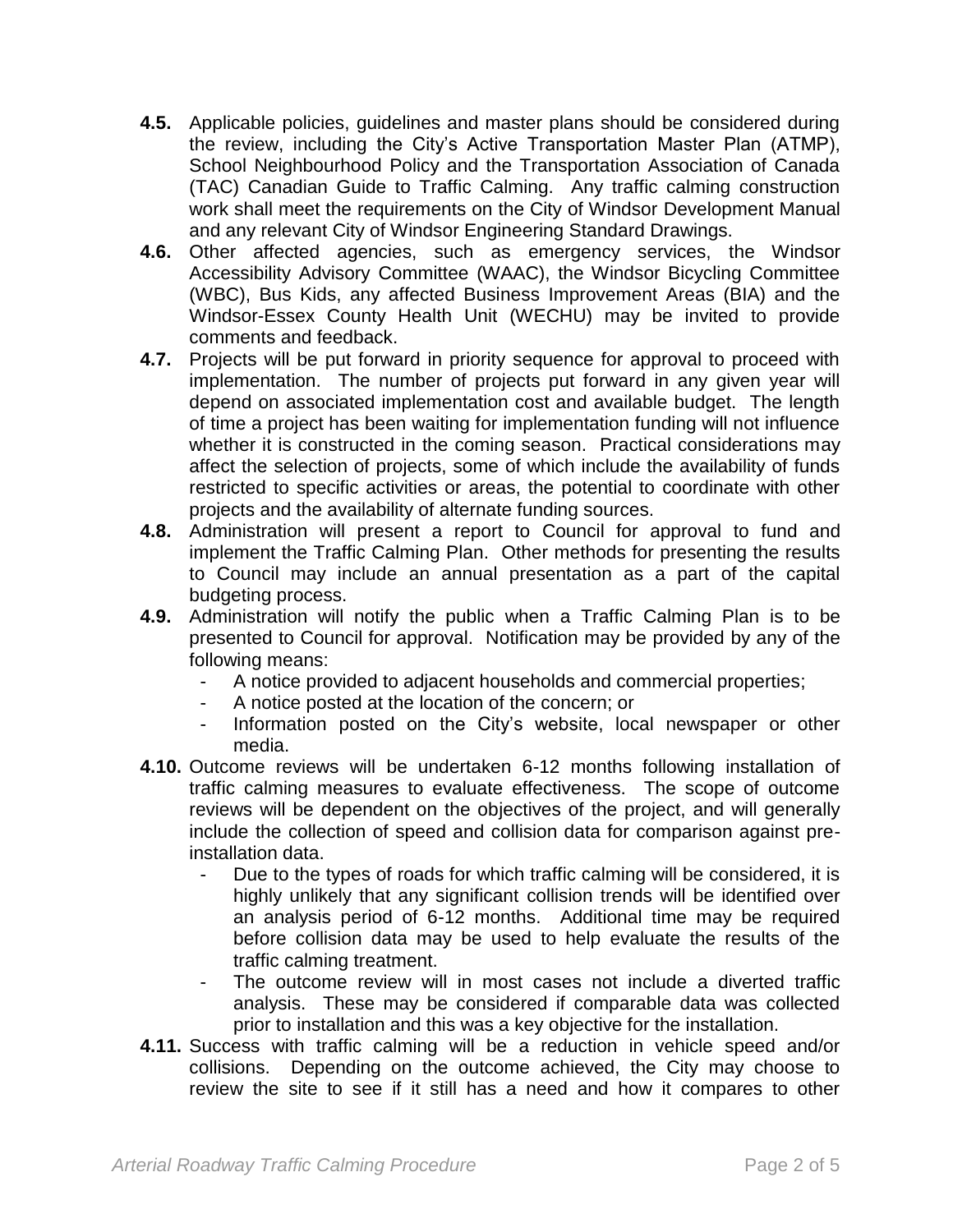potential sites. If the City decides that the traffic calming measures have not been effective, they may choose to undertake further amendments to the project. Prior to implementing changes, a report will be delivered to Council reviewing the performance of said traffic calming measures.

**4.12.** Some roadway sections or intersections may require further study beyond the scope of the Traffic Calming Policy and may be identified for further study.

## **5. RECORDS, FORMS, AND ATTACHMENTS**

- **5.1.** Records for this policy shall be prepared and retained in accordance with Records Retention By-Law 21-2013, as amended.
- **5.2.** Attachment A Traffic Calming Toolbox for Arterial Roadways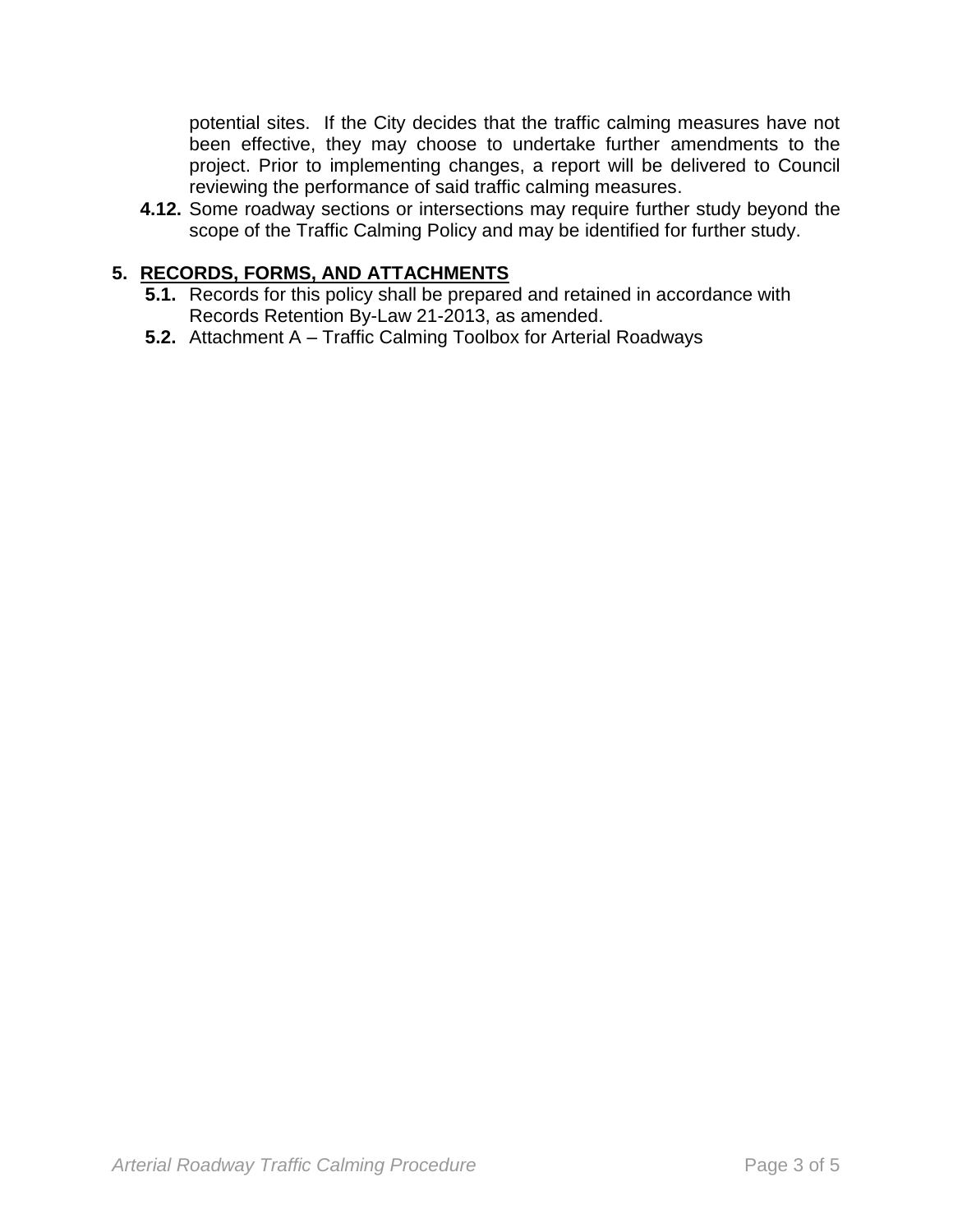# **ATTACHMENT A – Traffic Calming Toolbox for Arterial Roadways**

|                | Table A-T: Traffic Calming Measures for Arterial Roadways |                                  |                                                                                                                                                                                                                                                                                                                                                 |                       |                                                |
|----------------|-----------------------------------------------------------|----------------------------------|-------------------------------------------------------------------------------------------------------------------------------------------------------------------------------------------------------------------------------------------------------------------------------------------------------------------------------------------------|-----------------------|------------------------------------------------|
| Item<br>#      | <b>Measure</b>                                            | <b>Example</b>                   | <b>Description</b>                                                                                                                                                                                                                                                                                                                              | Est.<br>Cost<br>Range | Est.<br><b>Annual</b><br>Maint.<br><b>Cost</b> |
| 1              | Radar<br>Speed<br>Feedback<br>Signs                       | PEED<br>www.townofsananselmo.org | Post<br>pole-<br>or<br>radar<br>mounted<br>feedback<br>speed<br>provide<br>signs<br>immediate feedback<br>alerting the driver to<br>their speed. Ideally<br>this will encourage<br>drivers to obey the<br>limit.<br>speed<br>Additional<br>enforcement<br><b>or</b><br>physical measures<br>are encouraged to<br>reinforce<br>the<br>treatment. | \$\$                  | $\mathfrak{S}$                                 |
| $\overline{2}$ | Vehicle<br>Activated<br>Warning<br>Signs                  | unipartdorman.com                | Solar<br>powered<br>electronic<br>signs<br>equipped with radar<br>speed<br>detectors<br>alert<br>drivers<br><b>of</b><br>hazards<br>ahead<br>when activated by<br>speeds surpassing<br>programmed<br>a<br>threshold.                                                                                                                            | $$ - $$               | $\mathfrak{L}$                                 |
| 3              | Pavement<br><b>Markings</b>                               | ctre.iastate.edu                 | Pavement markings,<br>such<br>as<br>traverse<br>or chevrons,<br>bars<br>be used to<br>may<br>provide drivers more<br>notice about their<br>speed.<br>These are<br>only appropriate in<br>certain areas, such<br>as rural locations or<br>transition<br>zones                                                                                    | $$ - $$               | $$ - $$                                        |

## **Table A-1: Traffic Calming Measures for Arterial Roadways**